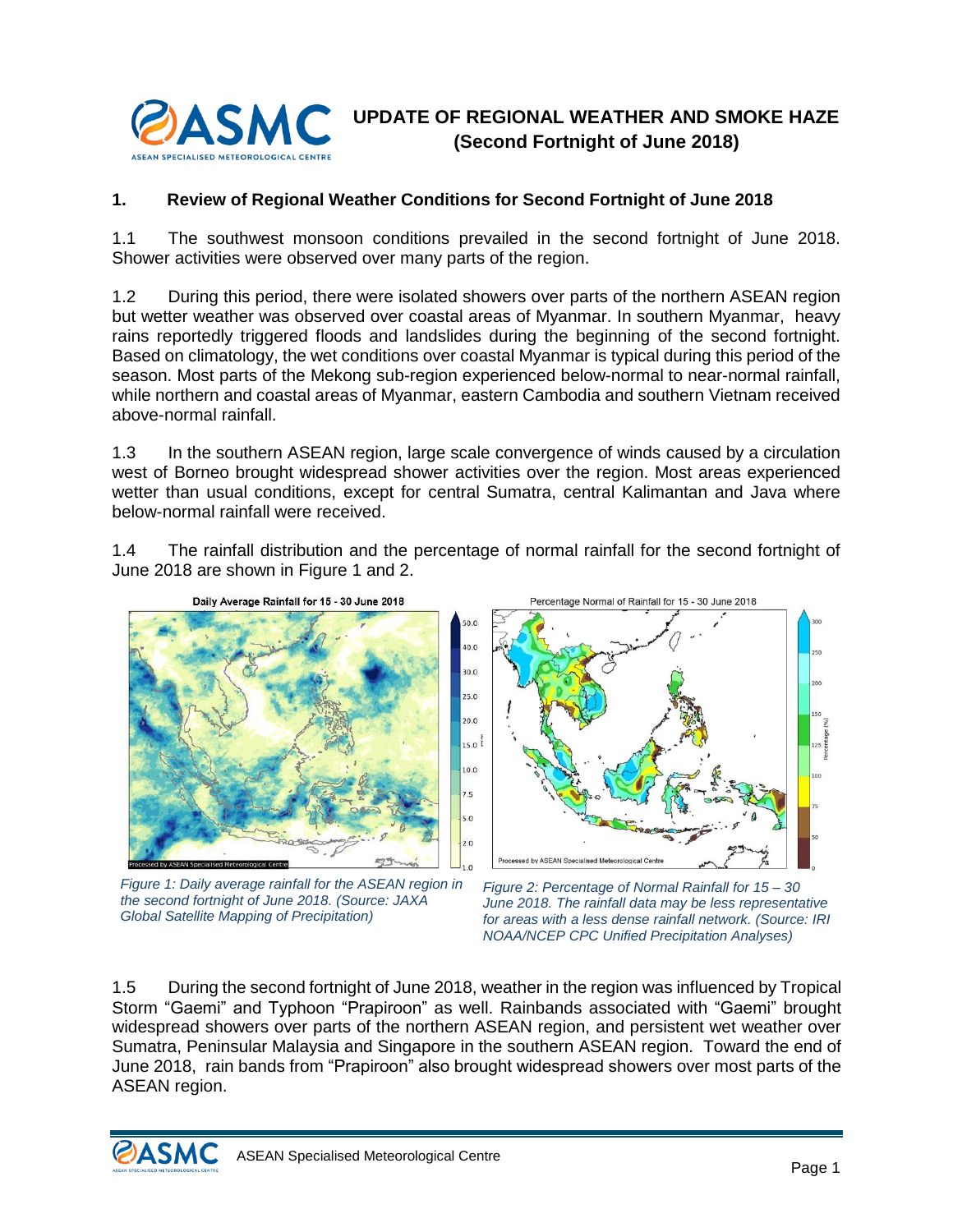

*Figure 3 Historical storm track for Tropical Storm Gaemi and Typhoon Prapiroon. (Source: JAXA)*

1.6 Prevailing winds over the northern ASEAN region and the South China Sea were weaker than usual and blew predominantly from the southwest or west. Over the southern ASEAN region, easterly to southeasterly winds prevailed. [Figure 4](#page-1-0) shows the average and anomalous winds at 5000 feet.



*Figure 4: 5000 ft average winds (left) and anomaly (right) for 15 - 30 June 2018. (Source: JMA)*

<span id="page-1-0"></span>1.7 The El Niño-Southern Oscillation (ENSO) remained in the neutral state (neither El Niño nor La Niña). The atmospheric and oceanic indicators of ENSO such as sea surface temperature and trade winds were also indicative of neutral conditions, although the sea surface temperatures in the eastern Pacific Ocean have been observed to be warming slowly.

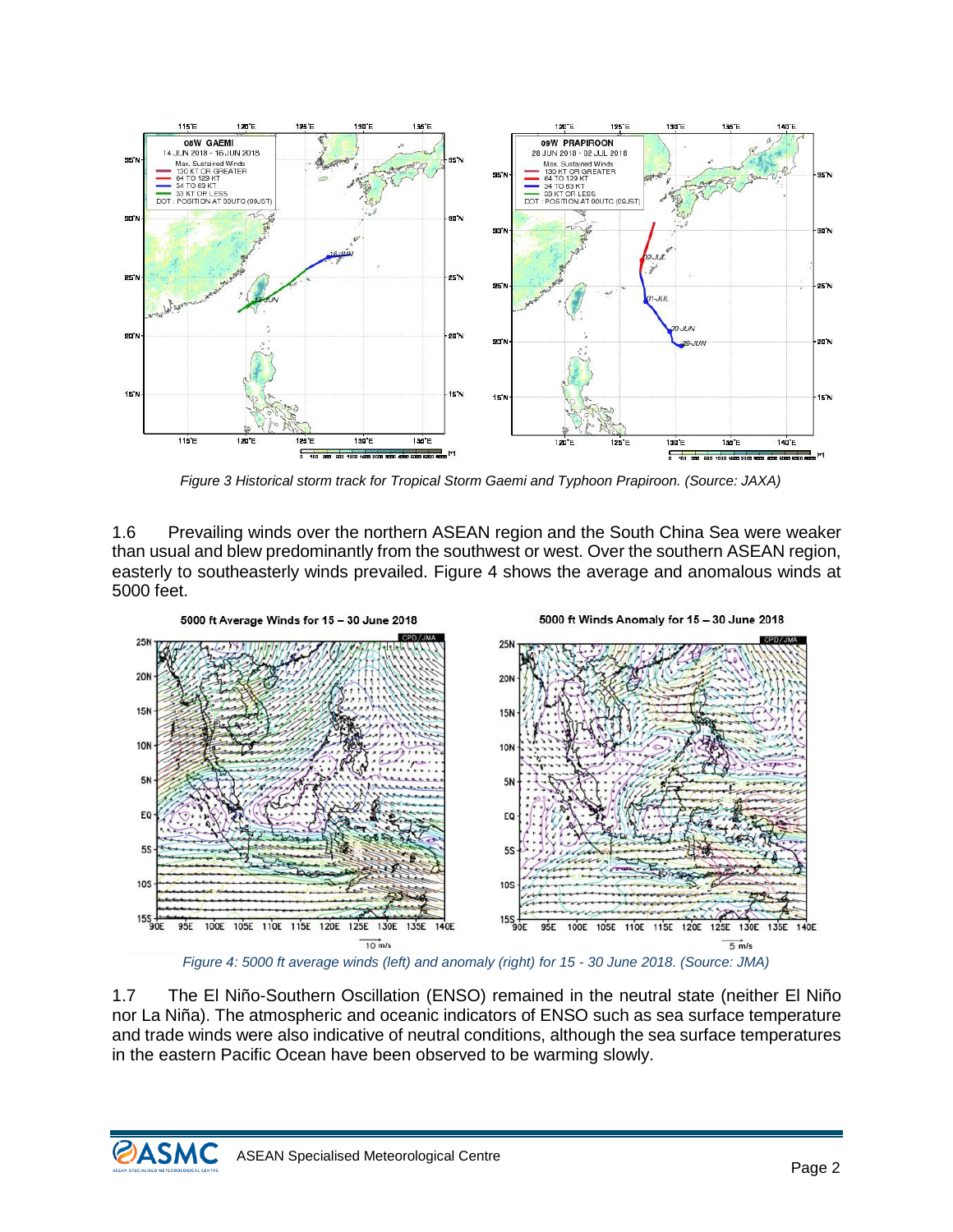1.8 The Madden Julian Oscillation (MJO)<sup>1</sup> progressed from Phase 1 to Phase 2 before the signal weakened toward the end of the month. Typically, the MJO in Phases 1 and  $2<sup>2</sup>$  brings less rainfall over the coastal Myanmar region and the South China Sea, and the MJO in Phase 2 would bring slightly enhanced rainfall around Sumatra and Borneo. In the second fortnight of June 2018, an increase in rainfall was observed along the belt between the Equator and 5°S.





## 2. **Review of Land/Forest Fires and Smoke Haze Situation**

2.1 During the review period, there were isolated hotspots detected in the ASEAN region, but the overall hotspot activities were generally subdued due to the wet weather.

2.2 During the brief periods of drier weather, there were a few hotspots with thin smoke plumes observed on one or two days in central Sumatra. However, the smoke plumes were localised and short-lived.

2.3 Figures 6 and 7 show the satellite images over the ASEAN region in the second fortnight of June 2018.

<sup>&</sup>lt;sup>2</sup> Based on the Average Outgoing Longwave Radiation (OLR) information by the Bureau of Meteorology, Australia.



 $\overline{a}$ 

<sup>1</sup> The MJO is characterised by an eastward propagation of clouds and rainfall over the tropics with an average cycle of 30 to 60 days. The MJO is more prominent between the Indian and western Pacific Ocean, and consists of two phases – an enhanced rainfall (convection) phase and a suppressed rainfall phase.